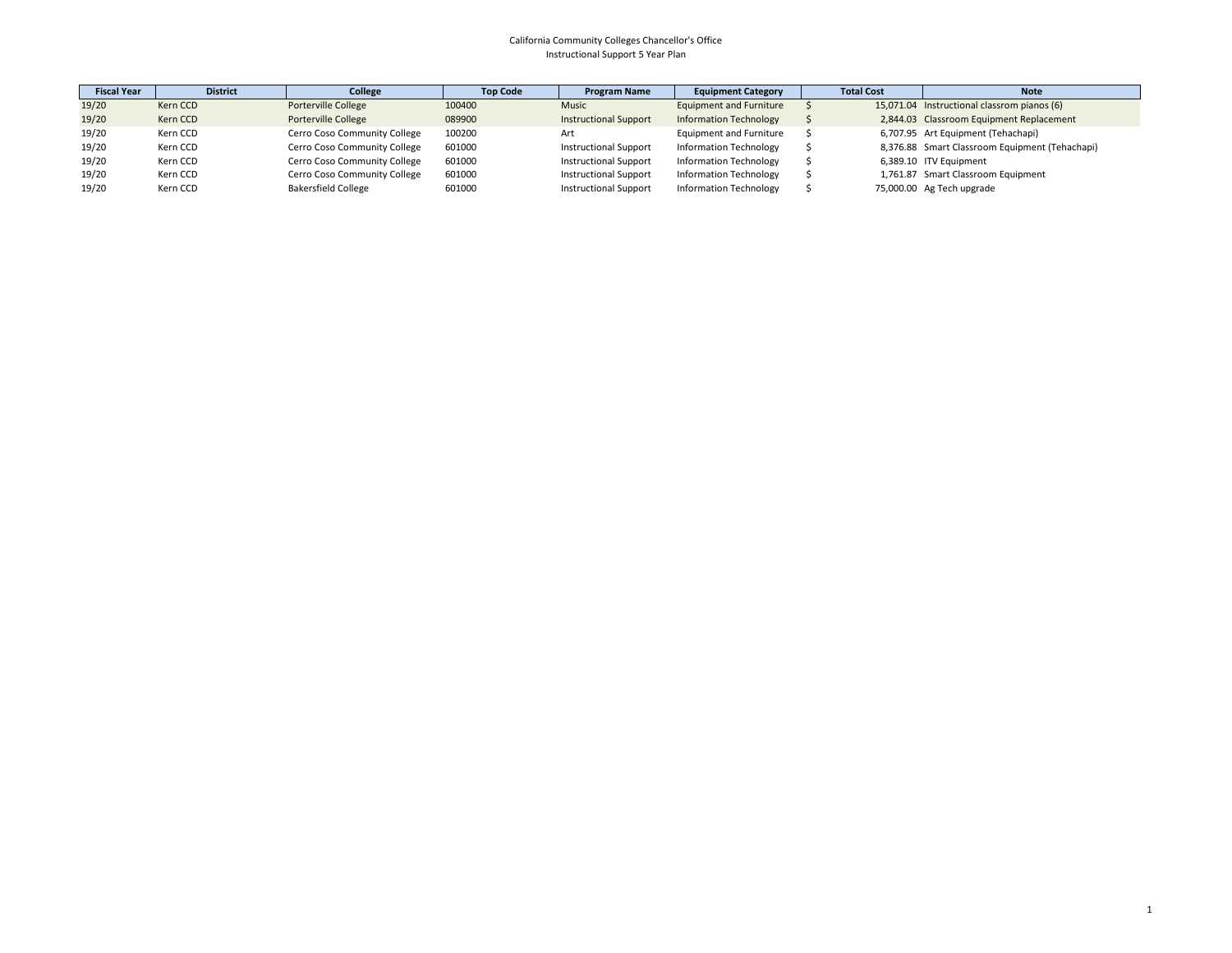| <b>Fiscal Year</b> | <b>District</b> | College             | <b>Top Code</b> | <b>Program Name</b>          | <b>Equipment Category</b> | <b>Total Cost</b> | <b>Note</b>                       |
|--------------------|-----------------|---------------------|-----------------|------------------------------|---------------------------|-------------------|-----------------------------------|
| 20/21              | Kern CCD        | Porterville College | 089900          | <b>Instructional Support</b> | Information Technology    | 955.00            | <b>Classroom Document Cameras</b> |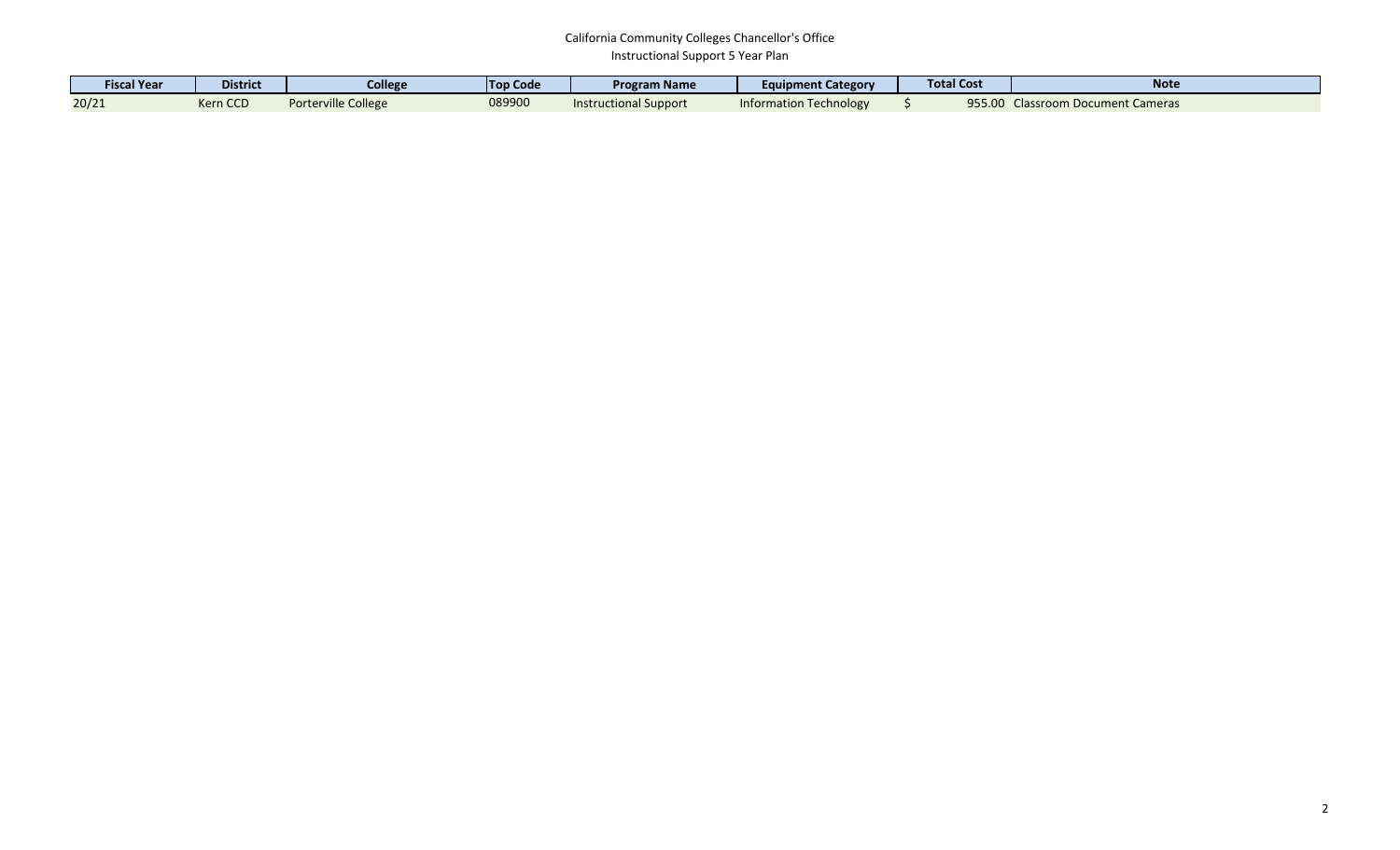| <b>Fiscal Year</b> | <b>District</b> | College             | <b>Top Code</b> | <b>Program Name</b>                                 | <b>Equipment Category</b> | <b>Total Cost</b> | <b>Note</b>                                                      |
|--------------------|-----------------|---------------------|-----------------|-----------------------------------------------------|---------------------------|-------------------|------------------------------------------------------------------|
| 21/22              | Kern CCD        | Porterville College | 601000          | Instructional Support/Academ Information Technology |                           |                   | 15,000.00 Classroom Instructional Computers                      |
| 21/22              | Kern CCD        | Porterville College | 601000          | Instructional Support/Academ Information Technology |                           |                   | 10,000.00 Projector Replacements                                 |
| 21/22              | Kern CCD        | Porterville College | 601000          | Instructional Support/Academ Information Technology |                           |                   | 8,500.00 Instructor Office Computer Replacements                 |
| 21/22              | Kern CCD        | Porterville College | 083500          | <b>Physical Education</b>                           | Equipment and Furniture   |                   | 6,000.00 Wellness Center - Steppers                              |
| 21/22              | Kern CCD        | Porterville College | 083500          | <b>Physical Education</b>                           | Equipment and Furniture   |                   | 6,000.00 Wellness Center - Bikes                                 |
| 21/22              | Kern CCD        | Porterville College | 612000          | Library                                             | Adapative Equipment       |                   | 8,500.00 Computer Replacement Equip                              |
| 21/22              | Kern CCD        | Porterville College | 150600          | Communication                                       | Equipment and Furniture   |                   | 25,000.00 Portable Stage Lights w/ Dimmers                       |
| 21/22              | Kern CCD        | Porterville College | 095600          | Industrial Maintenance                              | Equipment and Furniture   |                   | 3,500.00 Welding Equipment                                       |
| 21/22              | Kern CCD        | Porterville College | 100400          | Music                                               | Information Technology    |                   | 15,000.00 Instruments                                            |
| 21/22              | Kern CCD        | Porterville College | 601000          | Instructional Support/Academ Information Technology |                           |                   | 21,500.00 Computer Lab Upgrade (LRC-513)                         |
| 21/22              | Kern CCD        | Porterville College | 601000          | Instructional Support/Academ Information Technology |                           |                   | 10,000.00 Projector Replacements                                 |
| 21/22              | Kern CCD        | Porterville College | 601000          | Instructional Support/Academ Information Technology |                           |                   | 8,500.00 Instructor Office Computer Replacements                 |
| 21/22              | Kern CCD        | Porterville College |                 | 123010-12390(Health Careers                         | Equipment and Furniture   |                   | 30,000.00 Skills Lab Equipment Replacement                       |
| 21/22              | Kern CCD        | Porterville College | 100200          | Art                                                 | Equipment and Furniture   |                   | 16,600.00 Camcorders (6)                                         |
| 21/22              | Kern CCD        | Porterville College | 100200          | Art                                                 | Information Technology    |                   | 17,600.00 iMac Computersw/Final Cut Pro (6)                      |
| 21/22              | Kern CCD        | Porterville College | 100400          | Music                                               | Equipment and Furniture   |                   | 2,000.00 Audio System Replacement (2)                            |
| 21/22              | Kern CCD        | Porterville College | 612000          | Library                                             | Equipment and Furniture   |                   | 2,400.00 Digital Signage (TV) & Charging Stations                |
| 21/22              | Kern CCD        | Porterville College | 100400          | Music                                               | Equipment and Furniture   |                   | 40,000.00 Grand Piano Reconditioning                             |
| 21/22              | Kern CCD        | Porterville College | 612000          | Library                                             | Information Technology    |                   | 10,000.00 Library Circulation/Reference PC Replacements          |
| 21/22              | Kern CCD        | Porterville College | 213300          | Fire Technology                                     | Equipment and Furniture   |                   | 45,000.00 Self Contained Breathing Apparatus Repairs/Replacement |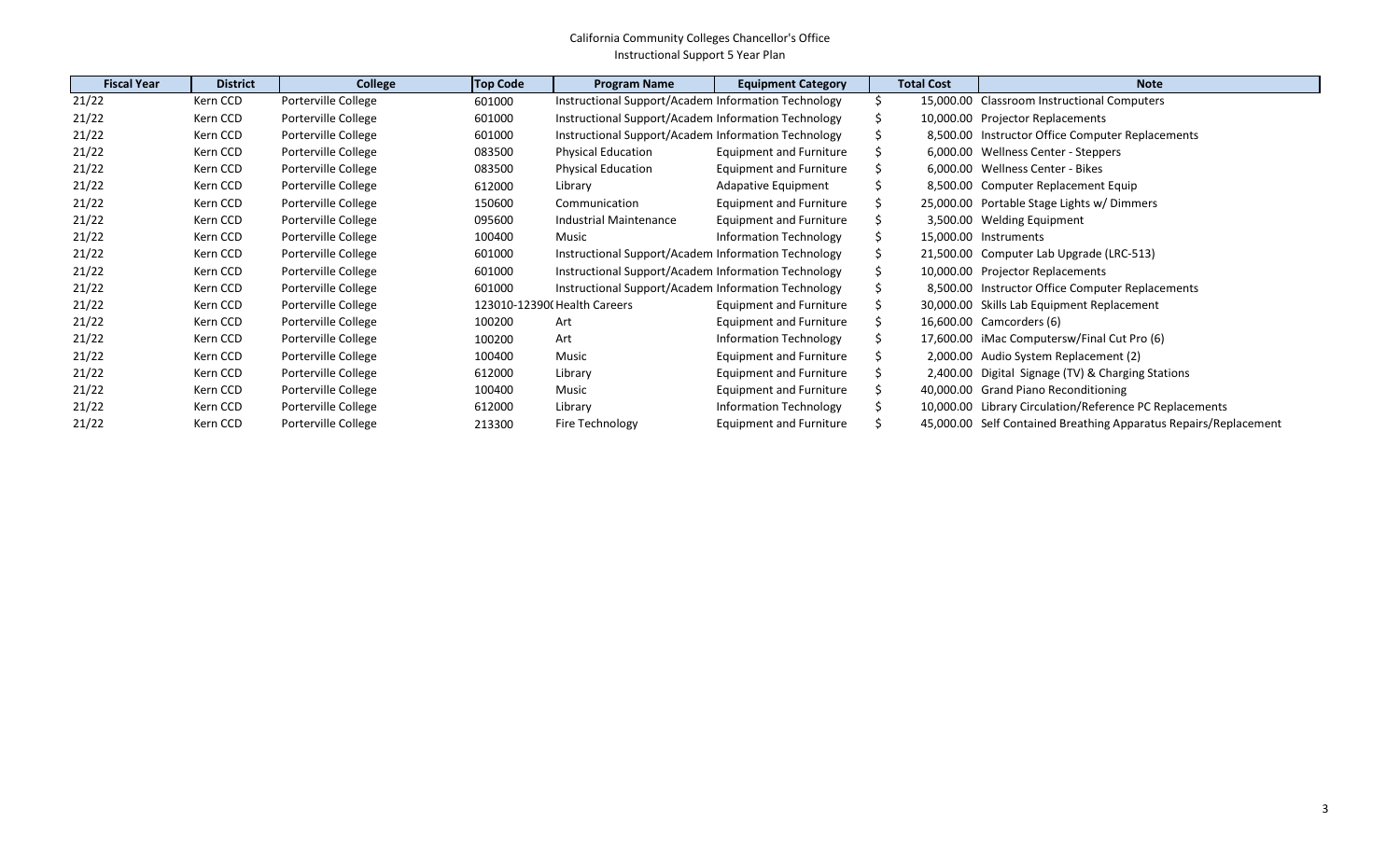| <b>Fiscal Year</b> | <b>District</b> | College             | <b>Top Code</b> | <b>Program Name</b>                                 | <b>Equipment Category</b>      | <b>Total Cost</b> | <b>Note</b>                                          |
|--------------------|-----------------|---------------------|-----------------|-----------------------------------------------------|--------------------------------|-------------------|------------------------------------------------------|
| 22/23              | Kern CCD        | Porterville College | 601000          | Instructional Support/Academ Information Technology |                                |                   | 60,000.00 Computer Lab Upgrade (Commons B)           |
| 22/23              | Kern CCD        | Porterville College | 601000          | Instructional Support/Academ Information Technology |                                |                   | 30,000.00 Smart Board Interactive Display Technology |
| 22/23              | Kern CCD        | Porterville College | 601000          | Instructional Support/Academ Information Technology |                                |                   | 10,000.00 Projector Replacements                     |
| 22/23              | Kern CCD        | Porterville College | 601000          | Instructional Support/Academ Information Technology |                                |                   | 8,500.00 Instructor Office Computer Replacements     |
| 22/23              | Kern CCD        | Porterville College | 083500          | <b>Physical Education</b>                           | <b>Equipment and Furniture</b> |                   | 7,940.00 Wellness Center - Kinesiology               |
| 22/23              | Kern CCD        | Porterville College | 612000          | Library                                             | Information Technology         |                   | 48,000.00 Computer Upgrade (Library L-449)           |
| 22/23              | Kern CCD        | Porterville College | 612000          | Library                                             | <b>Adapative Equipment</b>     |                   | 7,000.00 Computer Replacement Equip                  |
| 22/23              | Kern CCD        | Porterville College | 150600          | Communication                                       | Equipment and Furniture        |                   | 5,000.00 Microphone Replacements                     |
| 22/23              | Kern CCD        | Porterville College | 095600          | Industrial Maintenance                              | Equipment and Furniture        |                   | 3,500.00 Welding Equipment                           |
| 22/23              | Kern CCD        | Porterville College | 100100          | Art                                                 | <b>Information Technology</b>  |                   | 17,600.00 iMac Computersw/Final Cut Pro (6)          |